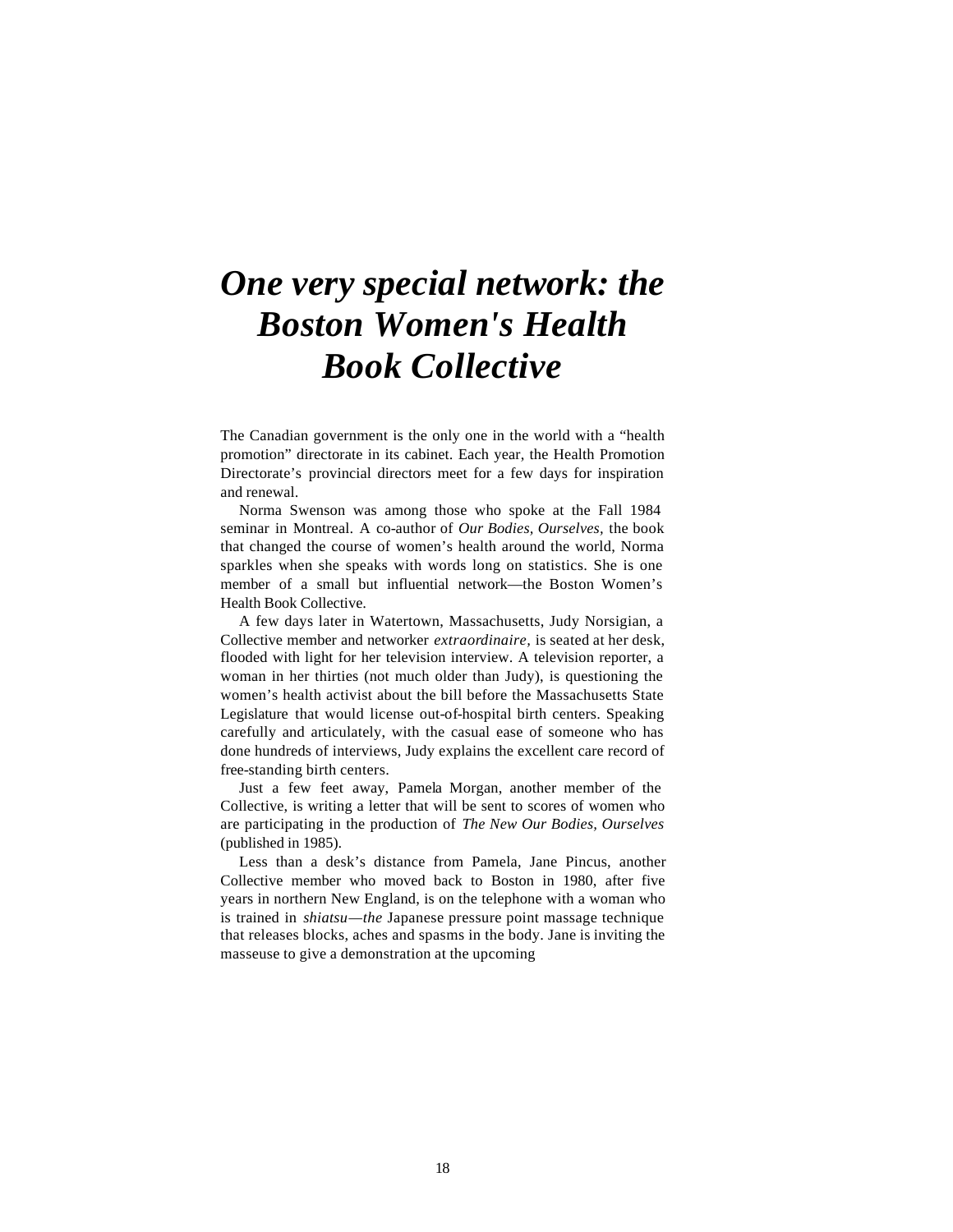meeting of the Rising Sun Feminist Health Alliance, the network of northeast US women's health activists that meets semiannually as a support group and a retreat from the hectic, stressful pace that these women maintain.

Behind Jane, two more members of the Collective—Vilunya Diskin, who has just arrived from a day of classes at the Harvard School of Public Health, where she is studying for a Ph.D. in population studies, and Norma, returned from Montreal—are absorbed in a planning meeting in the office's conference space, reviewing their ideas about children's nutrition in preparation for a meeting with two people from a large New York foundation.

Within a few moments, Judy's television interview is finished and she switches places with Jane. Now Jane is on camera, explaining the traps that women have been led into by pharmaceutical manufacturers who market products without sufficiently testing them. Judy, in the meantime, is answering a call from a woman in Lexington, Kentucky, who needs information about the harmful side effects of taking phenobarbital while on the Pill. As Judy cites the *New England Journal of Medicine* study that documents the potentially toxic effects of combining these two prescription drugs, the telephone rings again; she excuses herself, momentarily putting the first caller on hold while she answers the incoming call from an Ann Arbor woman who needs help in preparing public testimony on an out-of-hospital birth center bill before the Michigan legislature.

For the first ten years, the group had no office, operating out of the women's homes. By 1980, they rented an office furnished with donated chairs, couches, filing cabinets, shelves and desks. All available space is being used to good effect: hanging plants frame posters on women's rights; directories of women's action groups are heaped next to stacks of another of the Collective's books, *Ourselves and Our Children;* and literature racks are filled with articles, pamphlets and reports about menopause, cervical caps, Depo-Provera, DES, sterilization, breast cancer, hysterectomy, and numerous other topics. Cartons packed with copies of *Nuestros Cuerpos, Nuestras Vidas,* the Spanish-language edition of *OurBodies, Ourselves,* which the Collective publishes and distributes itself, are draped with antique silk scarves, making an aesthetic virtue of the reality of limited space. Information—the raw material, the energy resource, and the finished product of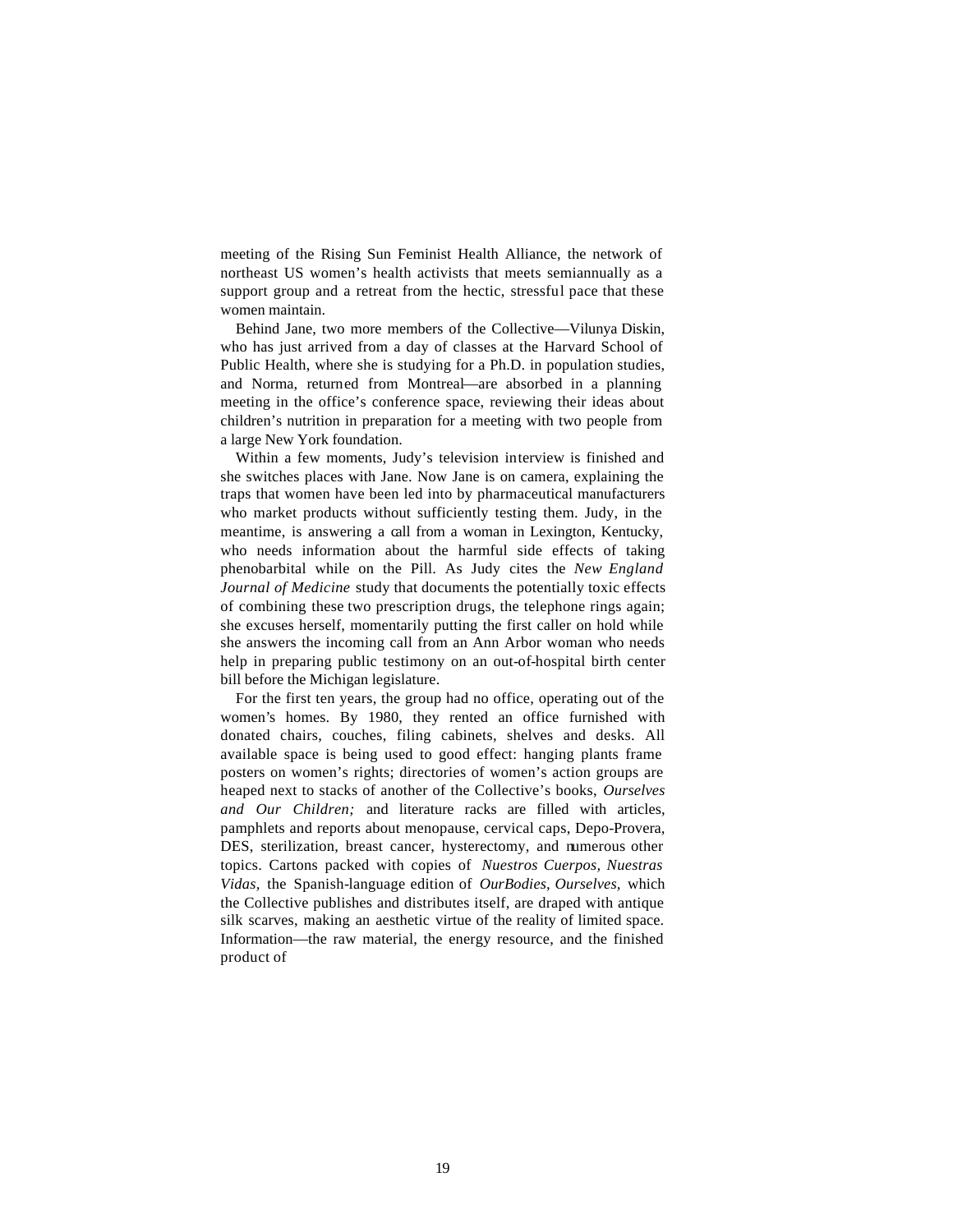networking—transforms a one-time classroom into a living, breathing, encyclopedia on women's health.

No sooner are television interviews, telephone calls and planning sessions complete than the foundation visitors arrive, two of scores of people who pass through the Collective's doors each month. In the past few weeks alone, people from Quebec, Senegal, Bangladesh, Ireland, Brazil and Japan have visited, reporting on their countries while gathering more data for use at home.

"We all have the same issues," Judy explains to the foundation people, stuffing envelopes while she talks. "Women abroad have the same concern about empowerment as we do, the same interest in gaining control over their lives, the same problems with violence against women. Even though they may manifest differently, the central issues are really the same. In India, brides are burned to death if their dowries are too small; here in the United States, violence takes the form of rape and battering."

What are the women's credentials for doing this work? the foundation people ask in a curious, rather than confronting, manner.

The women have created their own impeccable credentials. "That's precisely the point," explains Norma, who obtained a master's degree in public health at Harvard after participating in the initial rewrite of the original edition of *Our Bodies, Ourselves,* first issued under the title *Women and Their Bodies* in 1970. "We're not medical people; we're simply a group of women who wanted to understand more about ourselves."

The telephone rings again as the foundation people try to understand how a group of "uncredentialed" women could have written a best-selling book with sales exceeding two million copies and translations into more than a dozen languages, then gone on to write another popular book, *Ourselves and Our Children,* while fulfilling speaking engagements, which average about one per week, participating in numerous projects and special-interest groups, and managing to maintain long-term marriages, weather family traumas, and raise more than a dozen children among themselves.

Norma answers the phone, and agrees to do a ten-minute interview with a feminist from Holland, who arrives at the office twenty minutes later to take pictures of the Collective in action.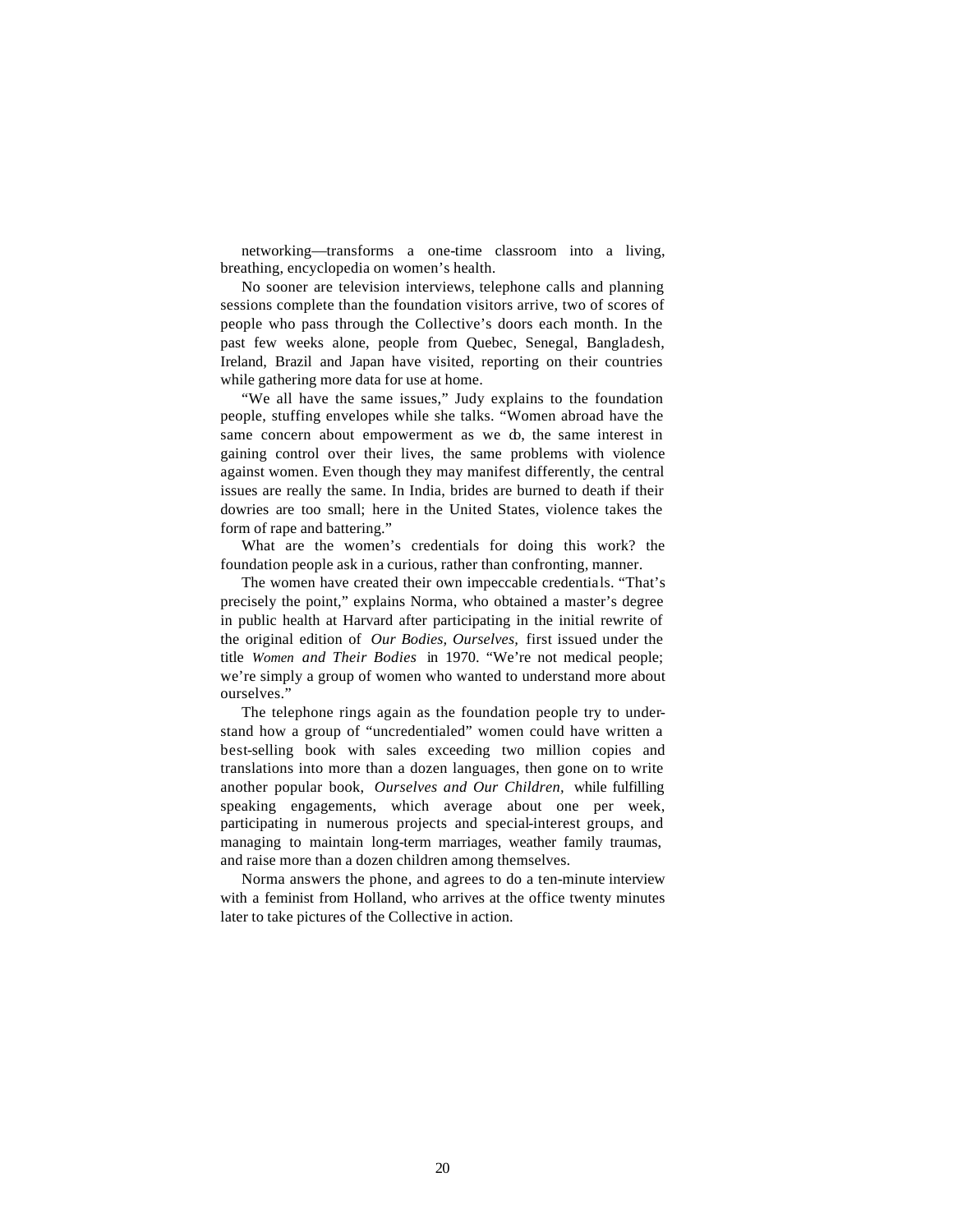## *Why a women's health movement?*

Why would a group of women feel the need to write a book about women's health? Why would the response from other women be so overwhelming? The Boston Women's Health Book Collective serves as an unparalleled entry point into the international women s health network.

Western medicine has strayed from its ancient lineage in the healing arts, a gigantic resource of timeworn natural remedies from many traditions, passed along from shaman to shaman, from midwife to midwife, from healer to healer. Whereas once healing was revered as a gift, today medicine is a prestigious profession whose perks increase as doctors advance higher on the medical ladder. Although understanding the "person as a whole" was once an unquestioned assumption of healers, today subspecialists have cropped up to minister to every minute subdivision of the body.

We can see this principle in action by following a woman who would see a succession of doctors if she chose the prevailing North American medical approach to childbearing. An obstetrician is no longer really a pregnancy specialist; s/he is the "general practitioner" of parturition, making referrals to an endocrinologist, a radiologist for the "older" woman, a neurologist, an orthopedist, and finally a neonatologist, the successor to the pediatrician, for once the baby emerges from the womb, the obstetrician is officially off the case.

In order to even understand her course of treatment for the "disease of giving birth," a pregnant woman has to become conversant with a whole new language of medical "technese." As the traditional testing ground for medications and anesthesias to be used in other forms of surgery, obstetrics is not a fixed science. Routines and methods come in and go out of fashion; today's universal use of epidural anesthesia is just as quickly replaced by tomorrow's new order to screen every pregnant woman over *35* by amniocentesis.

However, to regard these impermanent routines as fads fails to recognize the true seriousness and long-term harmfulness of using pregnant women as guinea pigs. Recall the thalidomide tragedy, in which an untested drug was prescribed for pregnant women as a sedative in the early 1960s, causing severely disfiguring birth defects in their children, or the diethylstilbestrol (DES) catastrophe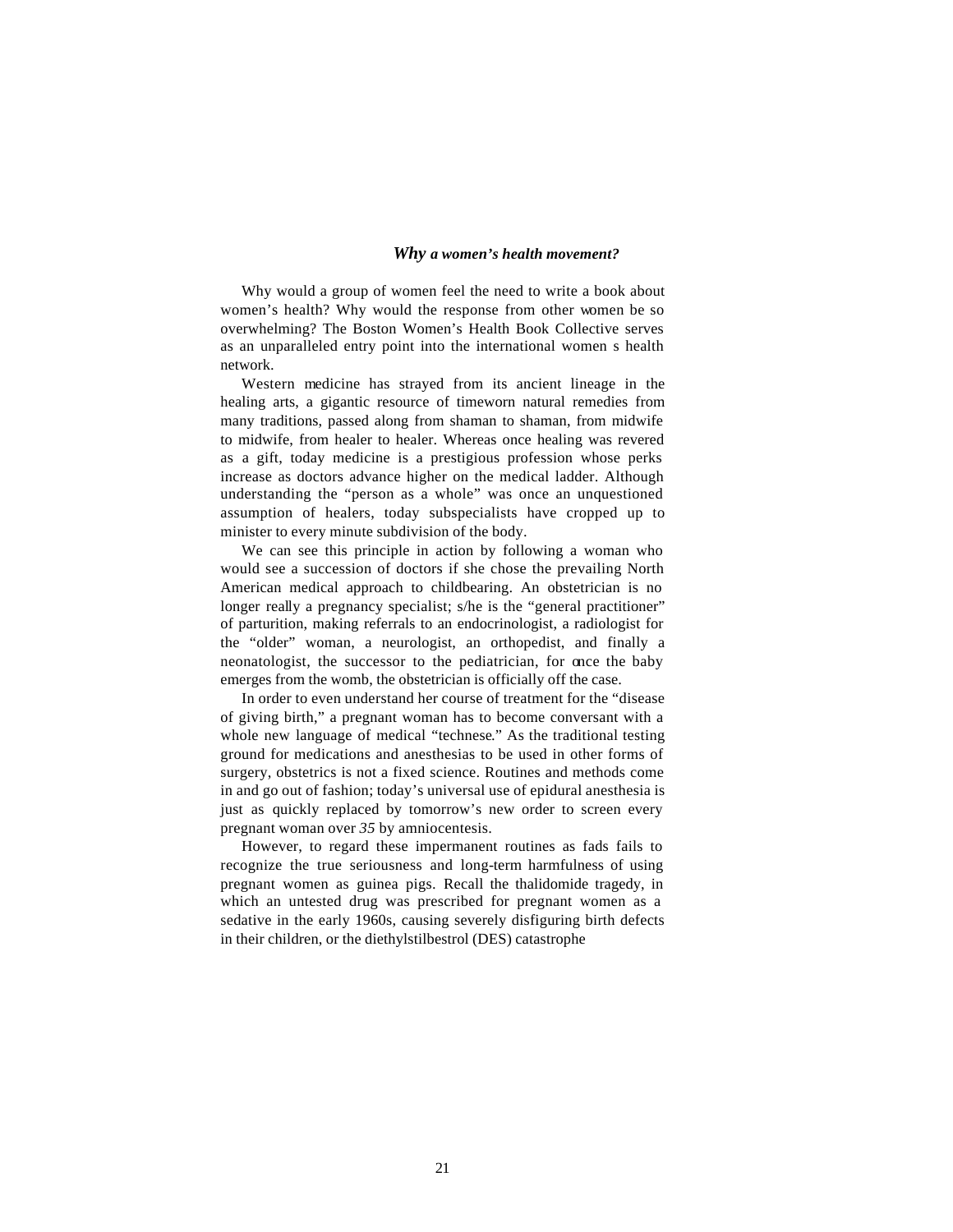of the 1950s, 1960s and early 1970s, in which millions of babies were exposed to this dangerous hormone before birth, resulting in an unusually high rate of a rare form of vaginal cancer in the girls and testicular abnormalities and sterility in the boys.

The natural stages of women's physical maturation have been medicalized, objectified as an illness that must be treated— beginning with menarche, continuing through pregnancy and childbirth, and ending with menopause. Painkillers and mood elevators are routinely prescribed for menstruation; caesarean delivery— birth by surgery—is fast becoming the preferred treatment of many obstetricians, with the number of surgical births having quadrupled from 1968 to 1981; and hormones, tranquilizers and routine hysterectomies have become the standardized treatment for women in menopause.

The tampon fiasco, which received so much publicity, is only the tip of the medical-malfeasance iceberg in regard to women's health.

- ? Intrauterine devices (LUDs), widely prescribed in the late 1960s and early 1970s and currently being marketed in Third World countries, have been found to induce many harmful side effects, from intense pain and excessive bleeding to permanent uterine damage and infertility.
- ? In Puerto Rico, more than one-third of the women of childbearing age have been sterilized. According to the Committee to End Sterilization Abuse in New York, most of the women consented to the operation without knowing that surgical sterilization is rarely, if ever, reversible.
- ? Hysterectomies have become the second most frequently performed operation in the United States, with *25* percent of all women over 50 having had one, in spite of the fact that the operation is major surgery and has been estimated to be unnecessary in as many as 30 to 50 percent of all cases. The fastest rise has been for younger women. In 1980, half of the 649,000 hysterectomies were done on women under  $45$ . Of all adult women in the US today,  $62$  percent will have had a hysterectomy or oophorectomy (ovary removal) by the time they are 70.
- ? More that 20 percent of all births in the United States are caesarean deliveries, accompanied by an alarmingly high postoperative infection rate of about *25* percent. While the overall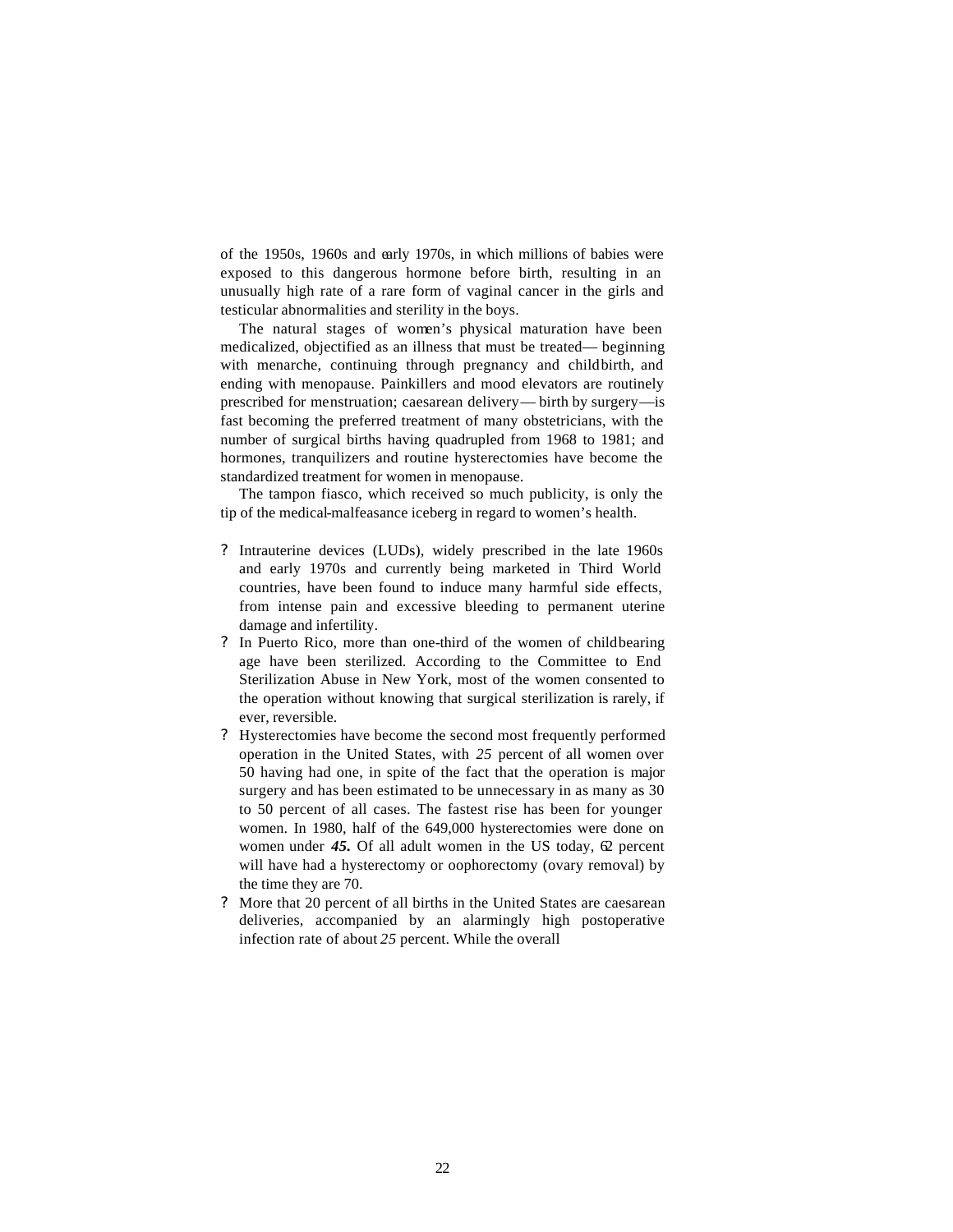maternal death rate in childbirth has dropped since the turn of the century due to public health advances, the maternal death rate from caesareans remains much higher than that of vaginal deliveries.

? The modified radical mastectomy remains the treatment of choice of many surgeons for breast cancer, despite the fact that other less traumatic and less mutilating methods have been found to produce equal or better survival rates.

Over the past twenty years, many women have begun to recognize this unhealthful pattern and have responded in many ways:

they have developed their own networks, through which they can meet their own health needs; they have critiqued the existing system of care and worked to change it; and they have created the field of "women's health for women," with its own research, books, conferences and, ultimately, philosophy. Where the medical community, in which 90 percent of the doctors are men, has regarded women's bodies as "other" and their physical maturation as disease, the women's health movement has advanced a model of women as "ourselves," as healthy people whose life changes are moments of opportunity and awakening.

## *Making history*

The history of the Collective offers a valuable insight into how networks form, jell and persist over time without elaborate planning, self-conscious statements of purpose, or long-term goals. The Boston Women's Health Book Collective, one of the oldest and most successful of the networks we have learned about, just happened.

"We never set out to *do* anything," Vilunya recalls. "You don't plan to bring a group of twelve women together, enlist the help of hundreds of others, write a book that sells 250,000 copies over two years through 'underground' distribution with a price that is lowered from *\$.75* to \$.30, face the choice of which major publisher to sign with, and then find your book on the *New York Times* best-seller list for three years."

"Everything flowed organically from one thing to another," she says. "And it's still growing."

Indeed, eleven of the twelve original members of the group (the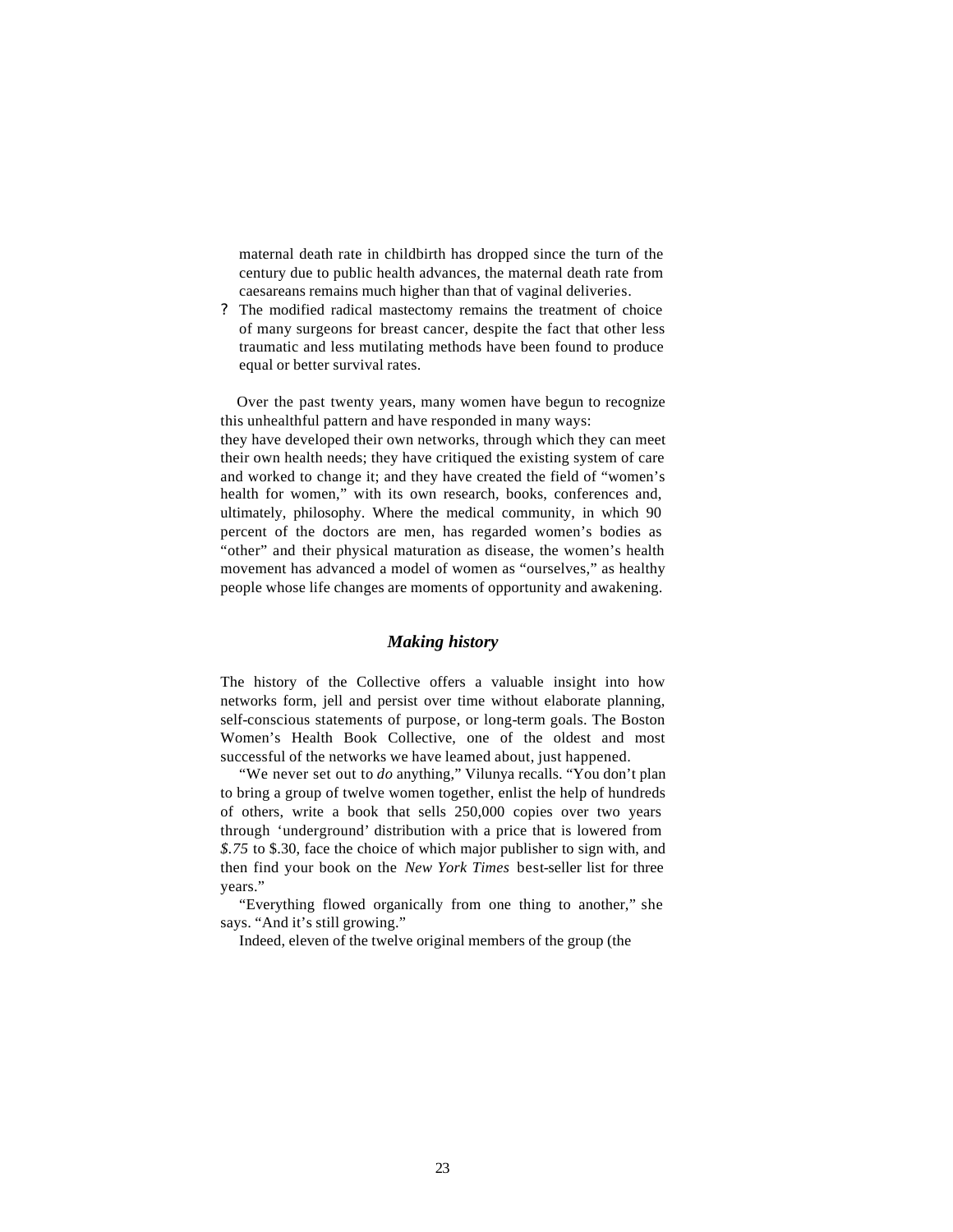twelfth moved to Canada in the early 1970s and one remains active from her home in California) are still actively involved and two new members have been added, representing a cross-section of middle and upper-middle-class, college-educated white women ranging in age from their late thirties to late fifties.

"We've seen one another through four new babies (making twentyone children in all), four divorces and three weddings, one case of the hot flashes, some dramatic long affairs, three children going off to college and nine are in the midst of adolescence, writes Collective member Wendy Coppedge Sanford in *Heresies* magazine.

The Collective got its start in May 1969, when Nancy Hawley, an antiwar activist involved in one of the first informal women's liberation groups in Boston, gave a workshop on "Women and Their Bodies" at a women's conference.

"We decided to have the conference because our weekly women's meetings at Massachusetts Institute of Technology (MIT), where several of our husbands studied or worked, were too limiting. Every week, more and more women showed up, all by word-of-mouth," Nancy remembers.

"It was a very exciting time," Jane reflects. "The air was full of rhetoric—even karate was in the air."

Nancy's workshop was the catalytic event that set everything else in motion: the sign-up sheet at the workshop became the mailing list for a group that gathered over the summer with the task of making a list of "good" obstetricians and gynecologists. Calling themselves "The Doctor's Group," they consisted of ten women, five of whom are still in the Collective: Jane, Nancy and Vilunya (all friends previously), and Esther Rome and Paula Doress, both of whom had attended the conference where Nancy gave her workshop.

By the fall, the "good" doctors list was abandoned, and the women had begun to research topics of interest to them, unconsciously creating the chapters that would ultimately appear in *Our Bodies, Ourselves.* "I was very interested in the postpartum experience," Esther says, "because my mother had had a very serious depression after I was born. So I went to the library and found that practically nothing had been written about it. All of us were having the same experience in the libraries: there was no information to be found. That was when we started to put forward our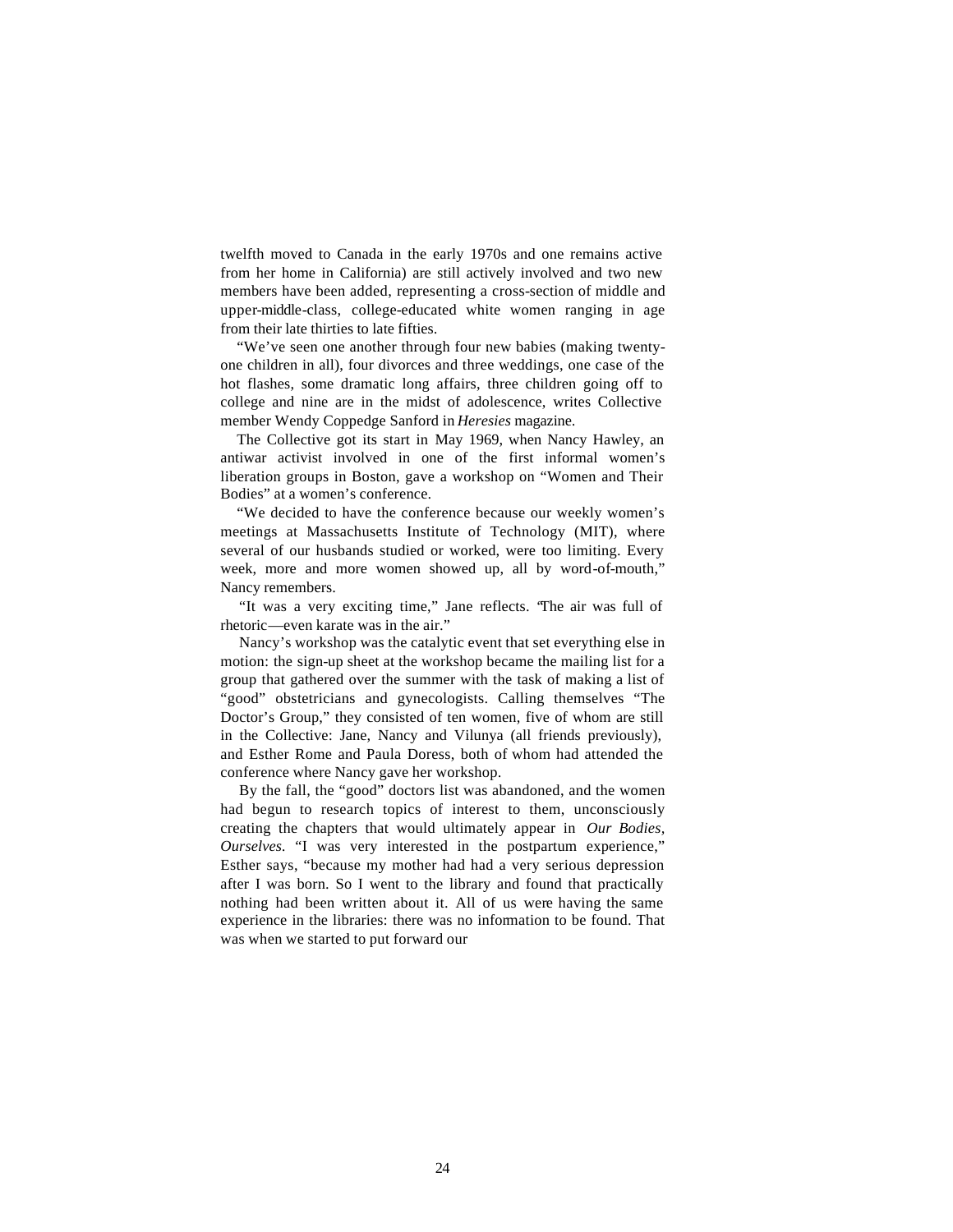own experiences and our own knowledge. We never set out to 'discover' anything—we only wanted to learn more to evaluate what the doctors were saying."

The topics of interest created so much new information—and so much excitement—that the women decided to offer the material in the form of a course for other women.

"I was in a very serious postpartum depression when I went to the first meeting, and I vividly remember every moment of that night," Wendy says fifteen years later. Esther prodded her to attend the course; they knew each other because their husbands were in architecture school together. "We broke up into small groups, and a woman started talking about postpartum depression. It was an extraordinary moment of release for me when I realized that I was not to blame for my depression. I took that energy and poured it back into the group for the next ten years."

The MIT course was also the Collective entry point for three others: Pamela Berger, Joan Ditzion and Ruth Bell, who maintains her ties to the Boston group even though she now lives in Los Angeles. (Ruth is also the major author of *Changing Bodies, Changing Lives,* modeled after *Our Bodies, Ourselves,* and geared for teens.) Out of this core working group of nine (and literally scores of other women who dropped in and out over the next year or so), the "topics" were expanded to fill a book called *Women and Their Bodies,* including chapters on anatomy and physiology, socialization, venereal disease, pregnancy, abortion, postpartum depression, sexuality, birth control, and political analysis of medical institutions.

For the first time in history, a group of women had written a book about themselves, for themselves, a fact that was later translated into the subtitle of their book ("By and for Women"). *Women and Their Bodies,* run off on newsprint by a local "movement" printer (the New England Free Press), and stapled together, was an overnight success. By the time of the second printing, the women had unequivocally claimed their work as their own by retitling their book *Our Bodies, Ourselves.*

"Every day orders flooded the office of the Free Press," Judy (who joined the group with Norma, as the last two members, in the fall of 1971) told *New Roots* magazine (no longer published). "Women in the Boston area sent it to their friends all over the US, who sent **it** to their friends, and within two years, 250,000 were